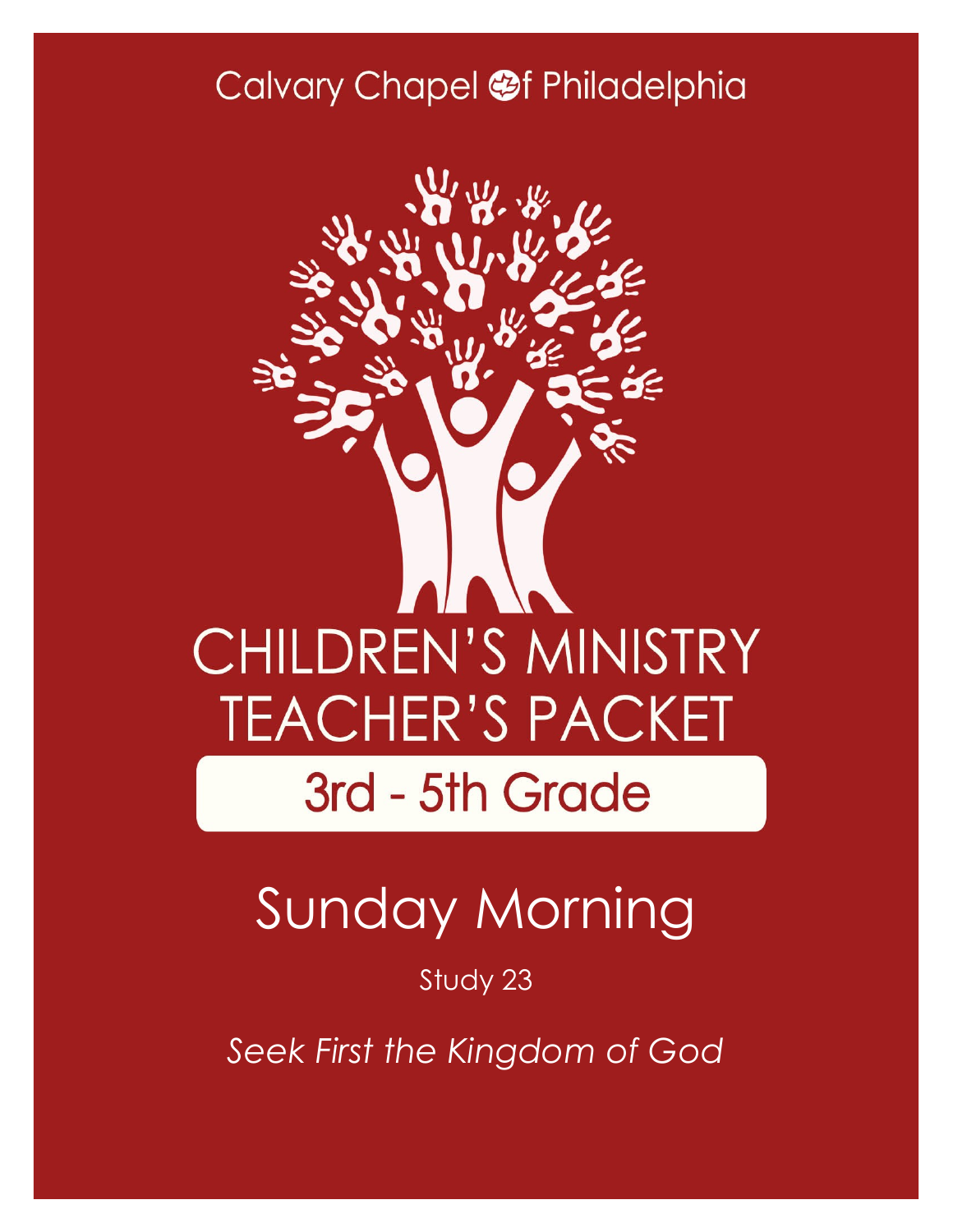### Seek First the Kingdom

The Objective is the key concept for this week's lesson. It should be the main focus of the study.

These are the key verses that you will find helpful in teaching your study this week. The "Main passage" is the basis of the study, where the other verses support the objective of the lesson.

There is a memory verse for the students that relates to every study. If a student can memorize the verse for the following week you may give them a prize from the "reward box" found on your cart.

An introductory activity or question that will settle the class, draw their attention to the study and prepare their hearts for God's Word.

**Objective To teach that God and His kingdom are to be prized above all others.**

### **Key Verses**

Matthew 6:19-34—Main Teaching Passage Romans 12:1-2 1 John 5:14 James 1:17

#### **Memory Verse** - 1 John 5:14

"Now this is the confidence that we have in Him, that if we ask anything according to His will, He hears us."

### **Hook**

Review last week's memory verse, 2 Thessalonians 3:3.

Start the class by taking prayer requests. Make a list of the prayer requests on the board for later.

Ask a selection of students, "If you had 3 wishes, what would you wish for?" Compare the "wish list" to the prayer list taken earlier. Ask why they are the same/different.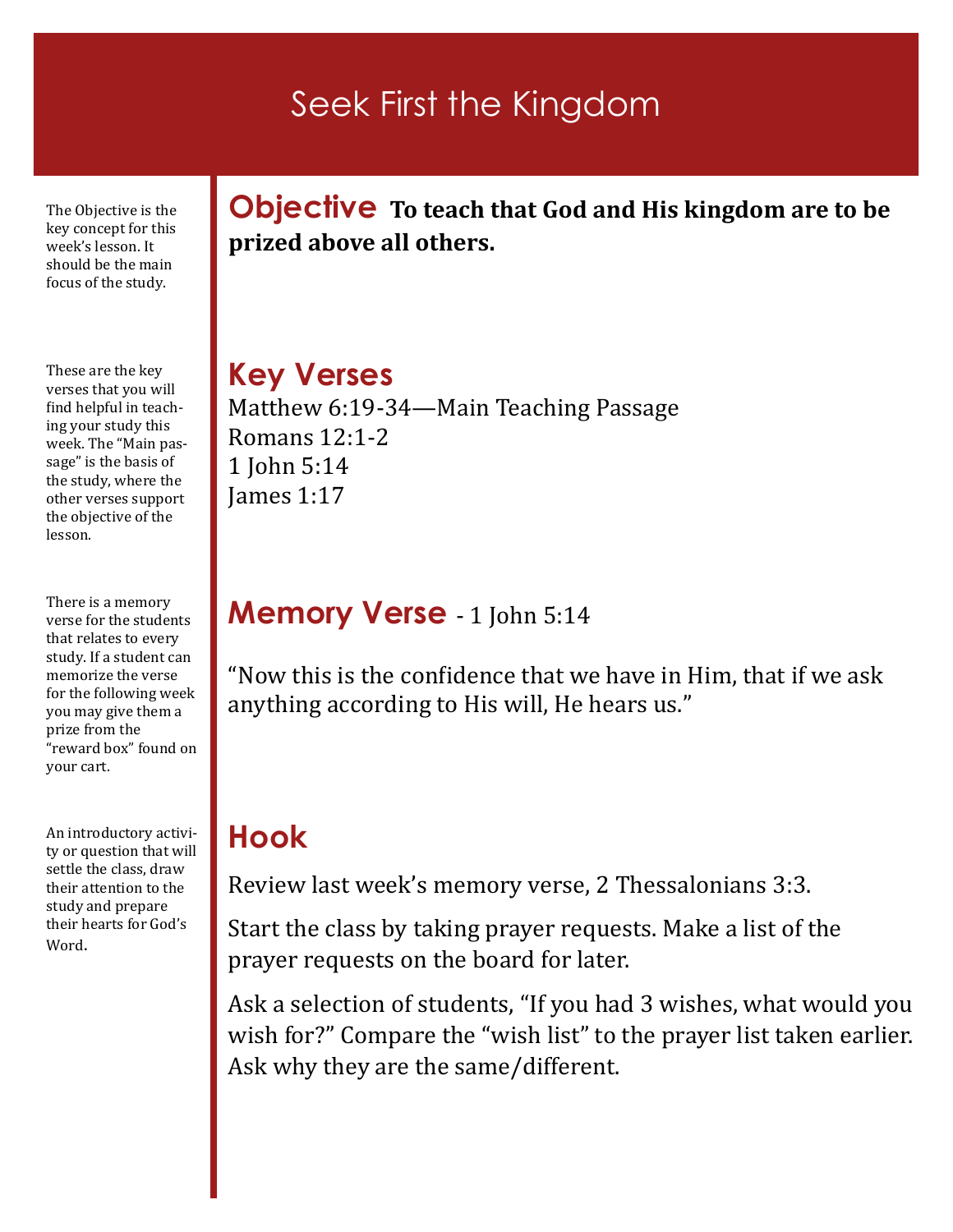What does the Bible say? This is where we will read a passage or series of passages that teach on the subject of the day.

The interpretation/ exegesis of the passage. What does this passage mean? How does this passage apply to my life?

# BOOK

In Matthew 6, Jesus continued His Sermon on the Mount with a teaching addressing three things: the value of God's Kingdom, the worthlessness of money, and the futility of worry. The section opens by declaring that we should treasure and store up eternal things that we can never lose and prize those over temporary things that fade away. In light of this, Jesus tells us that we cannot serve two masters. We always prioritize our greatest love over everything else. We can see the things that we favor in this life by looking at what we spend our time and money on, for, "where your treasure is, there your heart will be also." If we devote our time, talents, and treasure to the things of God, it demonstrates our love toward Him. Jesus then finishes the section by showing that we can't extend our lives even by a second through fret and worry. God has clothed the lilies in the field and gives shelter to animals, and yet loves us so much more than those things. The passage closes with our promise, that if we "seek first the Kingdom of God and His righteousness, all these things will be added unto you."

LOOK

It is very important to understand who God is. The Bible gives us several great analogies for our relationship with God. He is called (among many other thing) our Father, our Lord, our Shepherd, our Light, our Shield and Defender, our Rock on which we stand. All of those things give us insight into the way that God relates to us and acts towards us. But nowhere in the Bible does it say that God is our employee. It doesn't say that God is our slave. Nor does the Bible say that God is a magic genie who has to give us whatever we wish for.

When we read through promises like the ones in Matthew 6, we have to be very careful about the way that we interpret them. Matthew 6:33 does NOT say that if we seek God, then whatever we ask Him he MUST give to us. What Matthew 6 is saying to us is this: if we change our desires so that they match what God wants for us, then God will give us what we want. In other words, the key to contentment is not getting or own way, but rather it is wanting the things that God is already going to do for us.

Look at the rest of the passage the we just read and see how the passage is trying to get us to not think like everyone else, but rather have our thinking transformed (Romans 12:1-2). This passage tells us all of the stuff that people try and sell us everyday is meaningless. Think about any commercial that you saw last week. They all tell you that if only you had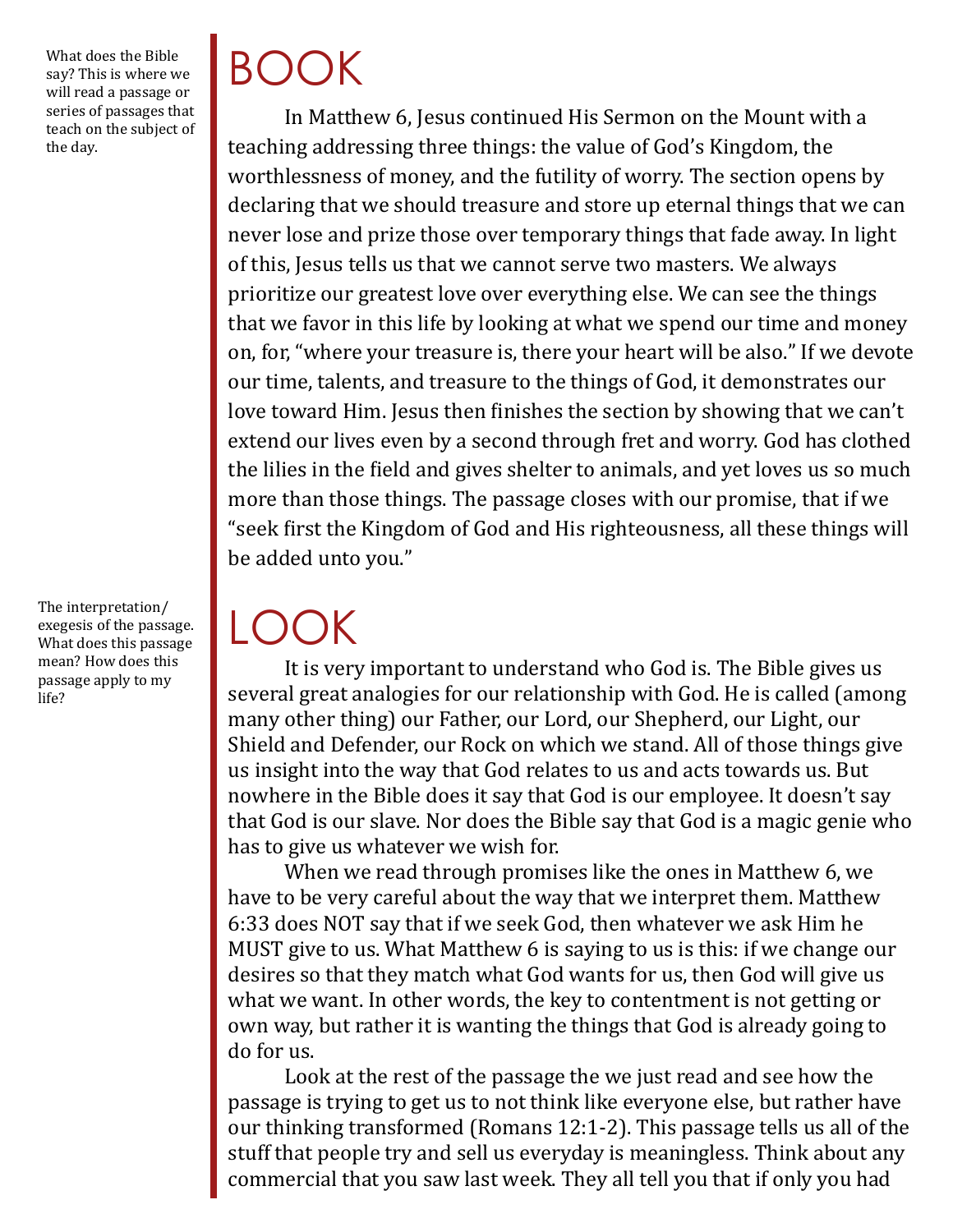# LOOK (Continued)

this new cell phone or that new pair of sneakers, you would be happy. The Bible says that simply isn't true. If you place your happiness in something that can break, when you drop that cell phone on the ground your happiness breaks with it. If you put your joy in something that fades or wears out, your joy fades and wears out with it. Instead, in Matthew 6:19 we are told that if we put our happiness in something that never breaks or gets old, or even stolen, then there is no way that our happiness can be stolen from us either. Verse 21 tells us that where our treasure is, there our hearts will be also. What are the things that you spend your money on? What are the things you spend most of your time doing? The answer to those two questions tell us a lot about what we treasure the most in our lives. Are you spending time in prayer every day? Or are you too busy playing Minecraft?

The passage finishes by telling us that unlike everyone else we should not allow worry and stress to rule our lives. Matthew 6 tells us that worrying about what is going to happen to us tomorrow doesn't help us in any way. Instead, because we know that God loves us (like a Father), we should rest in Him and trust that He will provide for us, direct us, and guide us. Jesus uses the analogy of a lily in the field. If God will clothe something that doesn't even have a soul as beautifully as He clothes a lily, how can we, whom God loves infinitely, worry about what is going to happen tomorrow?

The main point of the passage is this: Don't be like everyone else. Don't strive after material possessions, don't live in greed, don't stress about what is going to happen to you tomorrow. Instead, seek God, treasure Him and His kingdom, and trust that He loves you and will give you His very best, whatever that may look like.

## TOOK

As a class, memorize 1 John 5:14.

Spend some time taking prayer requests from the students. Pray for any specific concern that they have and ask the Lord to move in those areas.

**Pray:** Ask the Lord to transform and renew the students minds in Christ Jesus. Ask Him to give all of us a greater love and faith in Him. Thank Him that He has overcome the world, and that because of Him we have no need to worry or fret about what tomorrow may bring.

Parent Question: How had God answered prayer in your life?

What is my response to this passage of Scripture? How should my life change according to what this passage teaches me? What are the practical things I can do throughout the week to make this true in my life?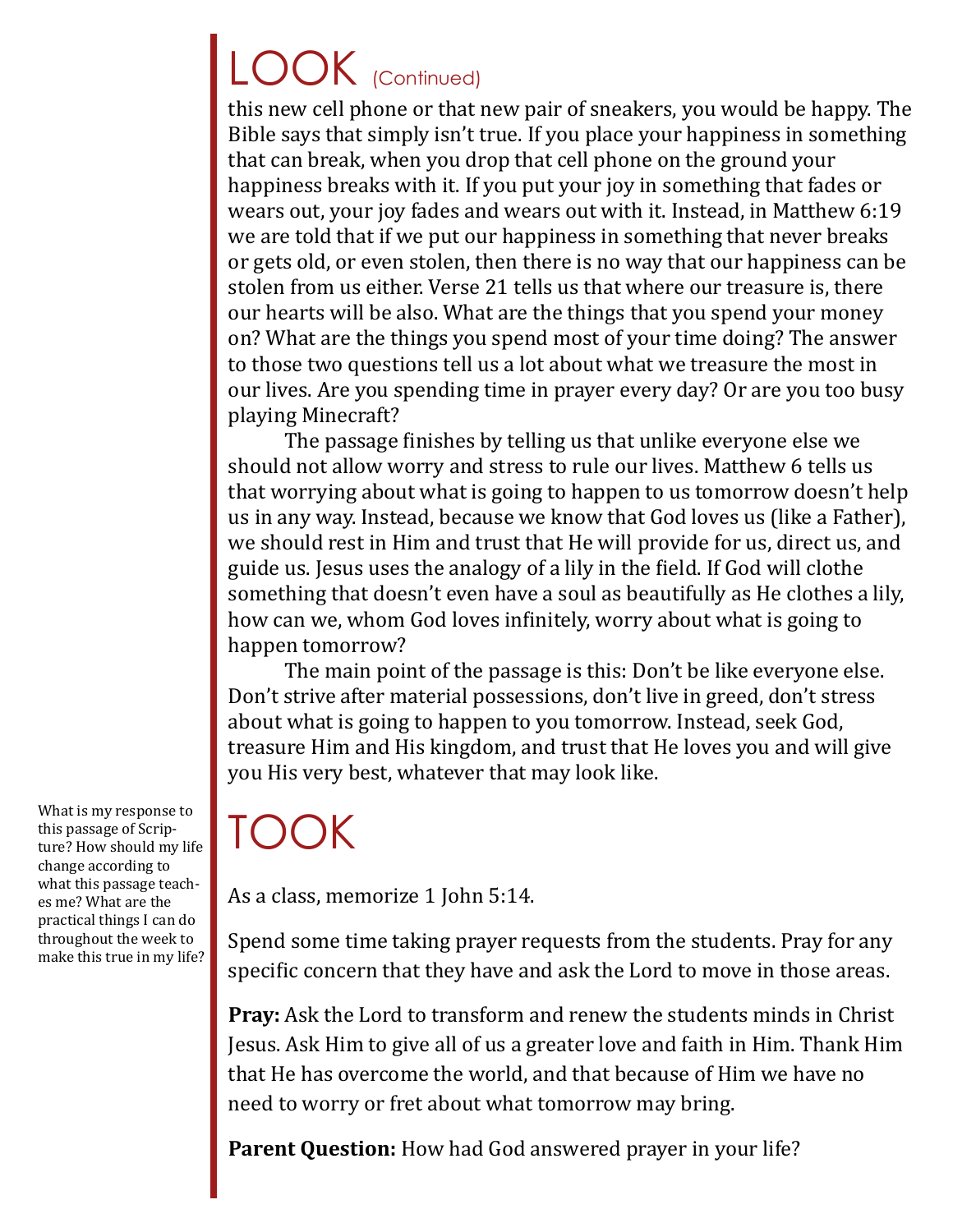# FURTHER STUDY

### **Commentary on Matthew 6 by David Guizk**

B. The place of material things: a warning against covetousness.

1. (19-21) The choice between two treasures.

"Do not lay up for yourselves treasures on earth, where moth and rust destroy and where thieves break in and steal; but lay up for yourselves treasures in heaven, where neither moth nor rust destroys and where thieves do not break in and steal. For where your treasure is, there your heart will be also."

a. **Do not lay up for yourselves treasures on earth**: The ancient Greek more literally says *do not treasure for yourself treasures on earth*. The idea is that earthly treasure is temporary and fading away (**where moth and rust destroy and where thieves break in and steal**), but heavenly treasure is secure.

i. The issue isn't that earthly treasures are intrinsically bad, but they are of no ultimate value either. If this is the case, then it is wrong for the disciple of Jesus to dedicate his life to continually expanding his earthly treasures.

ii. To **lay up for yourselves treasure on earth** is also to doom yourself to a life of frustration and emptiness. Regarding material things the secret to happiness is not *more*, it is *contentment*. In a 1992 survey, people were asked how much money they would have to make to have "the American dream." Those who earn \$25,000 or less a year thought they would need around \$54,000. Those in the \$100,000 annual income bracket said that they could buy the dream for an average of \$192,000 a year. These figures indicate that we typically think we would have to have double our income in order to find the good life. But the Apostle Paul had the right idea in 1 Timothy 6:6: *Now godliness with contentment is great gain*.

iii. "The Master does not say it is wrong to possess earthly treasure. He does say it is wrong to lay it up for self. We are to hold it as stewards." (Morgan)

b. **But lay up for yourselves treasures in heaven**: In contrast, heavenly treasures are everlasting and incorruptible. **Treasures in heaven** give enjoyment *now*, in the contentment and sense of well-being that comes from being a giver. But their ultimate enjoyment comes on the other side of eternity.

i. It has been wisely observed that a moving truck full of possessions never follows a hearse. Every thing one might take with them to the world beyond is left behind. The pharaohs of Egypt were buried with gold and treasures to take into the afterlife, but they left it all behind. Even further, though gold is a precious thing on earth, God uses it to pave the streets of heaven.

ii. Jesus once told a parable that has troubled some. In Luke 16:1-14, He spoke of a dishonest manager, who was about to be called to account. Knowing he would be fired, he began to settle accounts with his master's debtors at terms favorable to the debtors, so they would treat him kindly when the master fired him. The master ended up complimenting the manager for his shrewd tactics (presumably before he fired him). This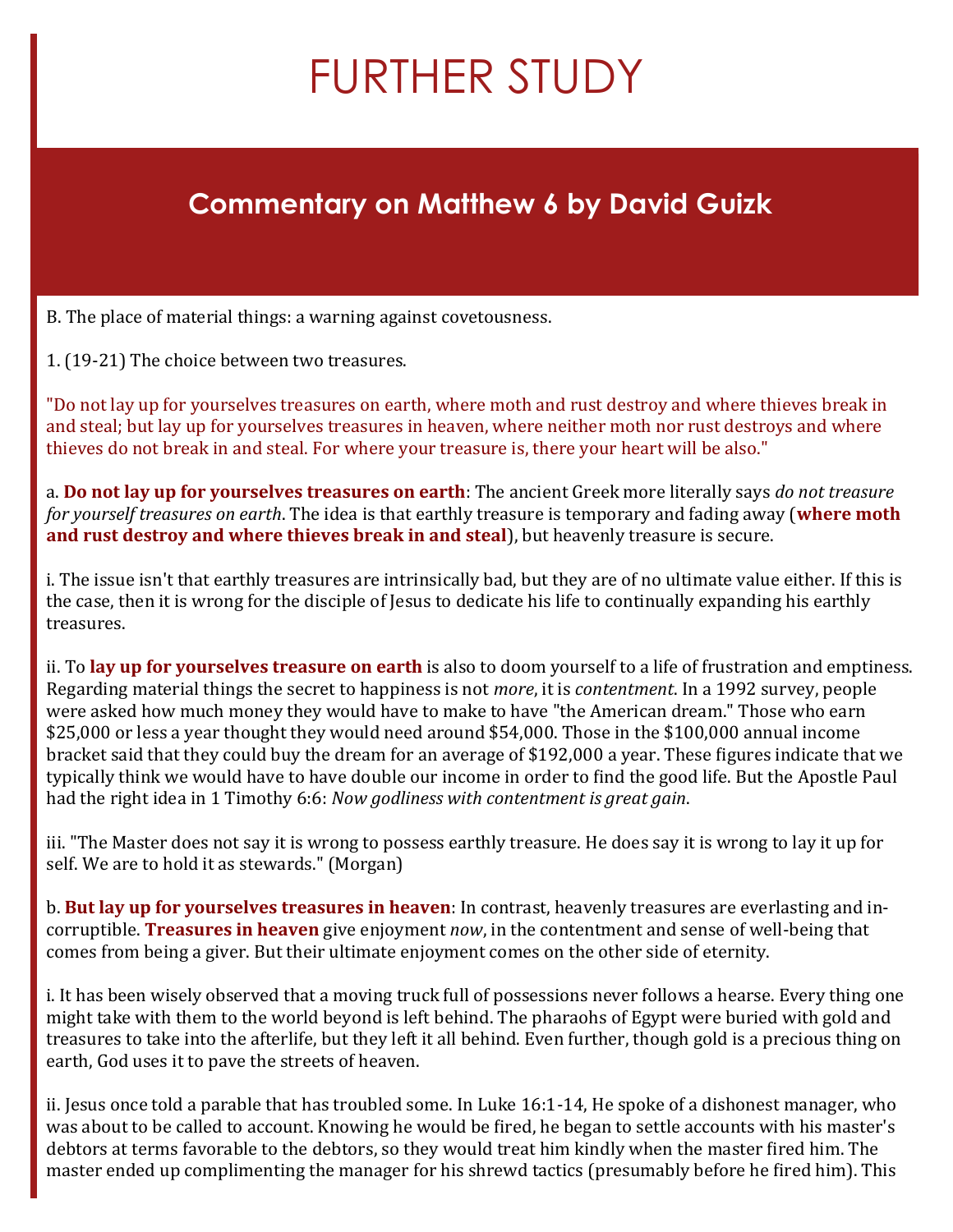dishonest manager was praiseworthy for two reasons. First, he knew he would be called to account for his life and he took it seriously. Second, he took advantage of his present position to arrange a comfortable future and we can use our material resources *right now* for eternal good - even though we can't bring them with us.

iii. Our material treasures will not pass from this life to the next; but the good that has been done for the kingdom of God through the use of our treasures lasts for eternity, and the work God does *in us* through faithful giving will last for eternity.

c. **For where your treasure is, there your heart will be also**: Jesus drew the conclusion that you can only have your treasure (and your heart) in one place; we can't store up treasure on earth and on heaven at the same time.

i. "It is not so much the disciple's wealth that Jesus is concerned with as his loyalty. As Matthew 6:24 will make explicit, materialism is in direct conflict with loyalty to God." (France)

2. (22-23) The choice between two visions.

"The lamp of the body is the eye. If therefore your eye is good, your whole body will be full of light. But if your eye is bad, your whole body will be full of darkness. If therefore the light that is in you is darkness, how great *is* that darkness!"

a. **The lamp of the body is the eye**: Simply, the idea is that "light" comes into the body through the eye. If our eyes were blind, we would live in a "dark" world.

b. **If therefore your eye is good, your whole body will be full of light**: The idea behind having a **good** eye is either being *generous* or being *single minded*. Both principles apply to the disciple's attitude towards material things.

i. "There seems to be a deliberate *double-entendre* here, with *haplous* taking up not only the theme of undivided loyalty but also that of detachment from material concern, hence of generosity." (France)

ii. Being *generous* brings light to our lives. We are happier and more content when we have God's heart of generosity. But if we are not generous, it is as if **your whole body will be full of darkness**. Our selfish, miserly ways cast darkness over everything that we think or do.

iii. Being *single minded* brings light to our lives, and we are also happier and more content when we focus on the kingdom of God and His righteousness, knowing that all the material things will be added to us (Matthew 6:33). But when we are double-minded, it is as if **your whole body** is **full of darkness**. We try to live for two masters at the same time, and it puts a dark shadow over everything in our life.

c. **Full of light…full of darkness**: In any case, Jesus tells us that either our eye is directed at heavenly things (and therefore **full of light**) or it is directed at earthly things (and therefore **full of darkness**).

i. "An *evil eye* was a phrase in use, among the ancient Jews, to denote an *envious*, *covetous* man or disposition; a man who repined at his neighbour's prosperity, loved his own money, and would do nothing in the way of charity for God's sake." (Clarke)

d. **How great is that darkness**: Building on the analogy of the eye, Jesus reminds us that if we are blind in our eyes, the whole body is blind. The **darkness** is then **great** in our whole body. In the same way, our attitude towards material treasure will either bring great **light** or great **darkness** to our lives.

i. Often a materialistic, miserly, selfish Christian justifies their sin by saying, "It's just one area of my life." But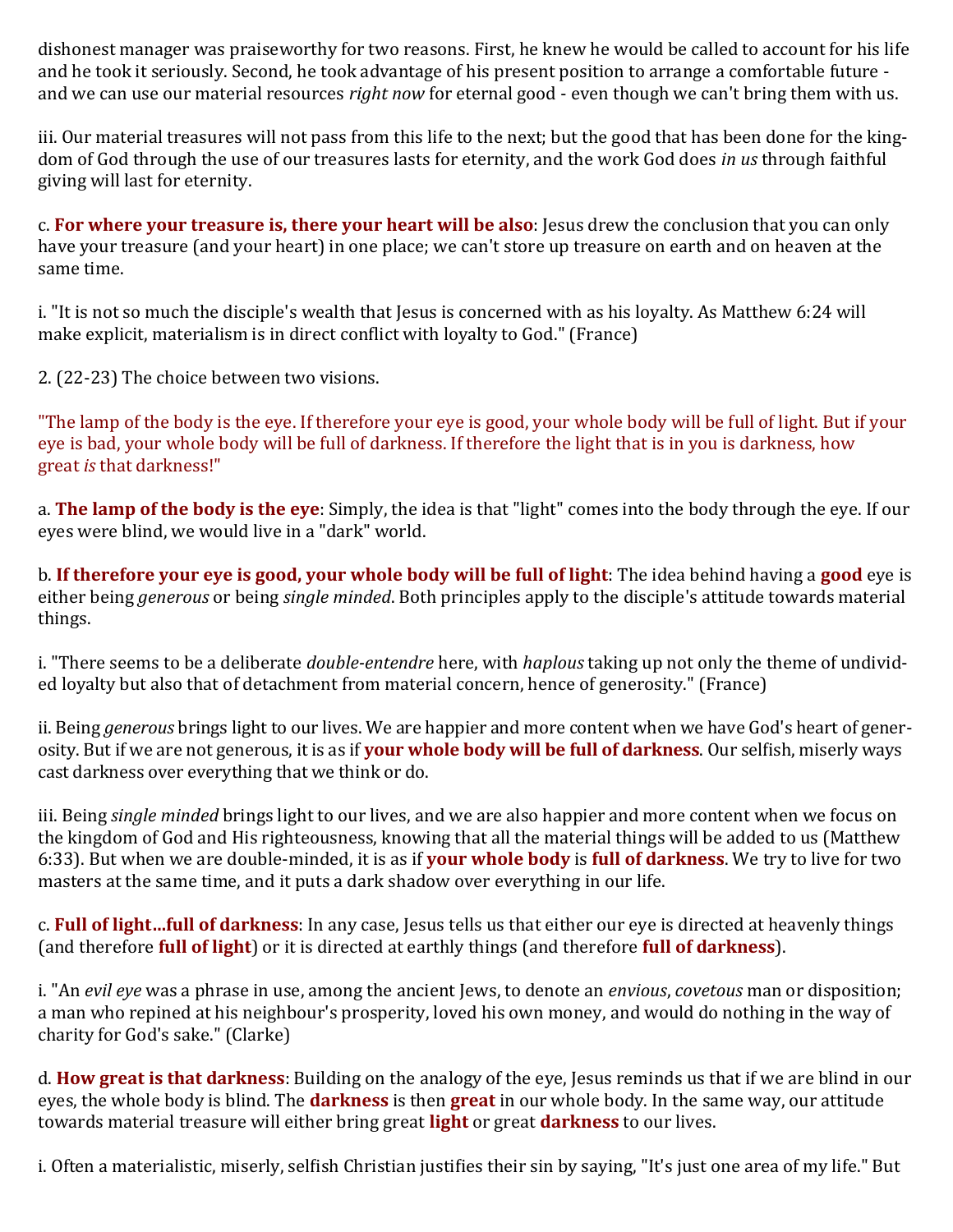even as the darkness of the eye affects everything in the body, so a wrong attitude towards material things brings darkness to our whole being.

3. (24) The choice between two masters.

"No one can serve two masters; for either he will hate the one and love the other, or else he will be loyal to the one and despise the other. You cannot serve God and mammon."

a. **No one can serve two masters**: Having **two masters** is not like working two jobs. Jesus had the master and slave relationship in mind, and no slave could serve two masters.

i. Jesus states that serving two masters is a simple impossibility. If you think that you are successfully serving two masters, you are deceived. It can't be done. As ancient Israel struggled with idolatry, they *thought* they could worship the Lord God and Baal. God constantly reminded them that to worship Baal was to forsake the Lord God. To be **loyal to the one** is to **despise the other**.

ii. "In the natural sphere it is impossible for a slave to serve two masters, for each claims him as his property, and the slave must respond to one or other of the claims with entire devotion, either from love or from interest." (Bruce)

iii. It can be simply said: Don't serve your money. Let your money serve the Lord and it will serve you.

b. **You cannot serve God and mammon**: There are different opinions regarding the origin of the term **mammon**. Some think it was the name of a pagan god. Others think the name comes "From the Hebrew *aman*, to *trust*, *confide*; because men are apt to trust in riches." (Clarke) Whatever its origin, the meaning is clear: **mammon** is materialism, or "wealth personified." (Bruce)

i. According to France, the idea of **mammon** itself was morally neutral. The word was used in some ancient Jewish texts that showed this, translating Proverbs 3:9 as *Honor God with your mammon* and Deuteronomy 6:5 as *You shall love the Lord your God with…all your mammon*. Therefore **mammon** itself represents material things we possess or want, and those things can be used for God's kingdom and glory or as idols.

ii. Certainly, Jesus is talking about the *heart* here. Many people would *say* they love God, but their service of money shows that in fact they do not. How can we tell who or what we are serving? One way is by remembering this principle: *you will sacrifice for your God*. If you will sacrifice for the sake of money, but will not sacrifice for the sake of Jesus, don't deceive yourself: money is your God.

iii. We must remember that we don't have to be rich to serve **mammon** (money and material things); the poor can be just as greedy and covetous as the rich can be.

C. The place of material things: anxiety over material things.

1. (25) Therefore: because the Kingdom of God is so greatly superior to earthly pursuits, *it* deserves our attention.

"Therefore I say to you, do not worry about your life, what you will eat or what you will drink; nor about your body, what you will put on. Is not life more than food and the body more than clothing?"

a. **Do not worry about your life**: We should not get tangled up worrying about the things of this world, because our life is more than those things.

i. "You can be as unfaithful to God through care as well as through covetousness." (Bruce)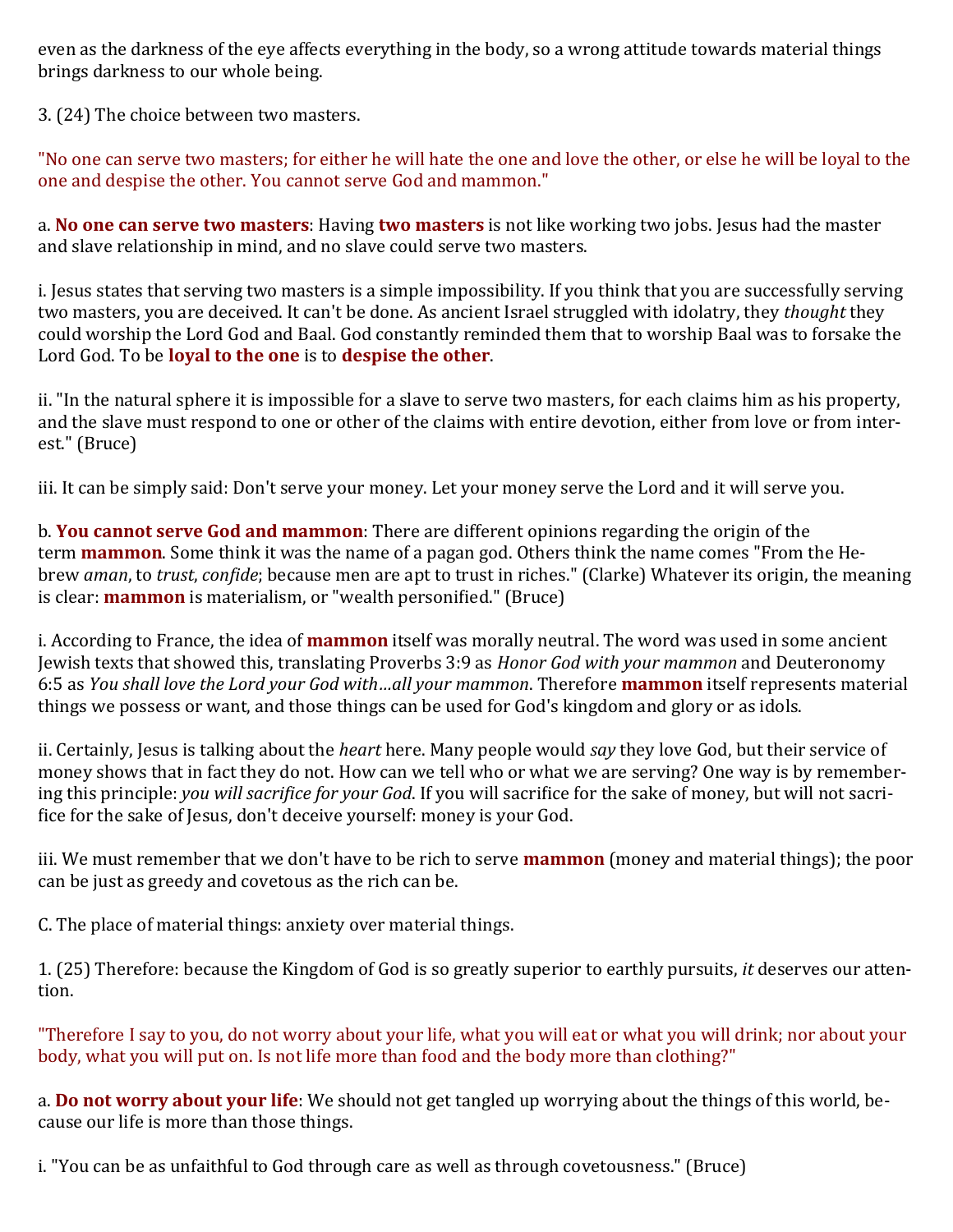ii. **What you will eat or what you will drink…what you will put on:** "These three inquiries engross the whole attention of those who are living without God in the world. The belly and back of a worldling are his compound god; and these he worships in the lust of the flesh, in the lust of the eye, and in the pride of life." (Clarke)

iii. Perhaps Adam Clarke would add in our own age, "What you will do to entertain yourself."

b. **Do not worry**: There is a difference between a godly sense of responsibility and an ungodly, untrusting worry. However, an ungodly, untrusting sense of worry usually masquerades as responsibility.

i. "You cannot say that Jesus Christ ever troubled his head about what he should eat, or what he should drink; his meat and his drink consisted in doing his Father's will." (Spurgeon)

ii. We *are* to be concerned with the right things; the ultimate issues of life - and we then leave the management (and the worry) over material things with our heavenly Father.

c. **Is not life more than food**: The worry Jesus spoke of debases man to the level of an animal who is merely concerned with physical needs. Your life is **more**, and you have eternal matters to pursue.

2. (26-30) Example and arguments against worry.

"Look at the birds of the air, for they neither sow nor reap nor gather into barns; yet your heavenly Father feeds them. Are you not of more value than they? Which of you by worrying can add one cubit to his stature? So why do you worry about clothing? Consider the lilies of the field, how they grow: they neither toil nor spin; and yet I say to you that even Solomon in all his glory was not arrayed like one of these. Now if God so clothes the grass of the field, which today is, and tomorrow is thrown into the oven, *will He* not much more *clothe* you, O you of little faith?"

a. **Look at the birds of the air…your heavenly Father feeds them**: God provides for the birds, and He takes care of them. Therefore, we should expect that God would take care of us.

i. Yet take careful note: the birds don't *worry*, but they do *work*. Birds don't just sit with open mouths, expecting God to fill them.

ii. "This argument presupposed a biblical cosmology without which faith makes no sense. God is so sovereign over the universe that even the feeding of a wren falls within his concern." (Carson)

b. **Are you not of more value than they**: The worry many people have over the material things of life is rooted in a low understanding of their **value** before God. They don't comprehend how much He loves and cares for them.

c. **Which of you by worrying can add one cubit to his stature**: Worry accomplishes nothing; we can **add** nothing to our lives by worrying. There may be greater sins than worry, but there are none more selfdefeating and useless.

i. **Can add**: The ancient Greek may mean *adding to life* instead of *adding to height*, but the thought is the same. Indeed, instead of *adding* to our life, we can actually harm ourselves through worry. Stress is one of the great contributors to disease and poor health.

d. **If God so clothes the grass of the field**: God even takes care of the **grass of the field**, so He will certainly take care of you. We are confident of the power and care of a loving heavenly Father.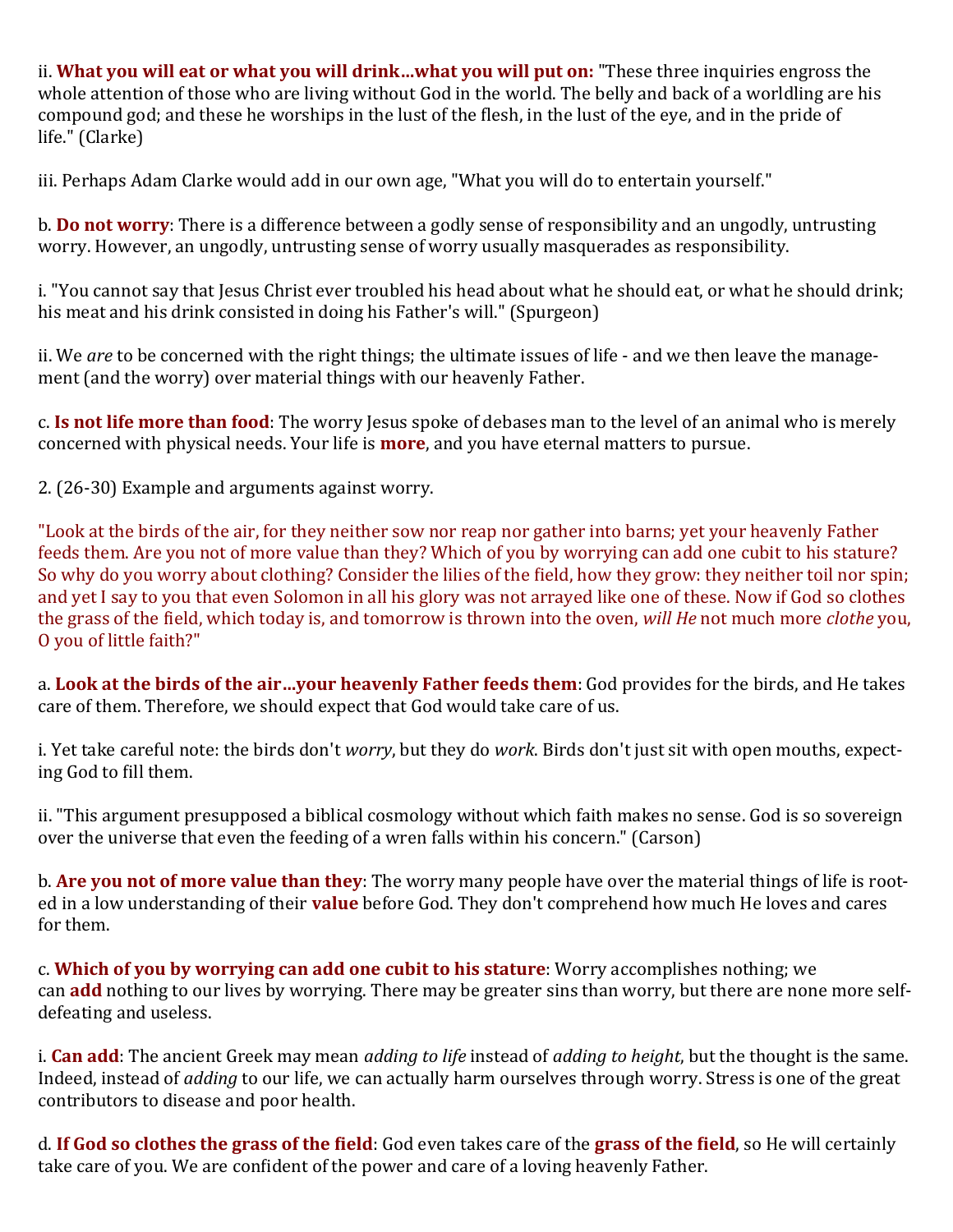i. **You of little faith**: " '*Little faith*' is not a little fault; for it greatly wrongs the Lord, and sadly grieves the fretful mind. To think the Lord who clothes the lilies will leave his own children naked is shameful. O little faith, learn better manners!" (Spurgeon)

3. (31-32) You have a heavenly Father that knows your needs.

"Therefore do not worry, saying, 'What shall we eat?' or 'What shall we drink?' or 'What shall we wear?' For after all these things the Gentiles seek. For your heavenly Father knows that you need all these things."

a. **Therefore do not worry**: We are invited to know a freedom from the worry and anxiety that comes from undue concern about material things. We can reflect the same kind of heart that Matthew Henry showed when he said the following after being robbed:

*Lord, I thank You: That I have never been robbed before. That although they took my money, they spared my life. That although they took everything, it wasn't very much. That it was I who was robbed, not I who robbed.*

b. **For after all these things the Gentiles seek**: Jesus contrasted the life of those who do not know God and are separated from Him with those who do know God and receive His loving care. Those who know God should **seek** after other things.

4. (33) Summary: Put God's kingdom first - He will take care of these things!

"But seek first the kingdom of God and His righteousness, and all these things shall be added to you."

a. **But seek first the kingdom of God**: This must be the rule of our life when ordering our priorities. Yet it is wrong to think that this is just another priority to fit onto our list of priorities - and to put at the top. Instead, in everything we do, we **seek first the kingdom of God**.

i. For example, we rarely have to choose between honoring God and loving our wives or being good workers. We honor God and **seek first the kingdom of God** by being good husbands and good workers.

ii. We should also remember this statement in its immediate context. Jesus reminds us that our physical wellbeing is not a worthy object to devote our lives unto. If you think it is worthy that your god is mammon, then your life is cursed with worry, and you live life too much like an animal, concerned mostly with physical needs.

iii. Jesus didn't just tell them to stop worrying; He told them to *replace* worry with a concern for the kingdom of God. A habit or a passion can only be given up for a greater habit or passion.

iv. "What this verse demands is, therefore, a commitment to find and to do the will of God, to ally oneself totally with his purpose. And this commitment must come *first*." (France)

b. **And all these things shall be added to you**: If you put God's kingdom first, and do not think that your physical well-being is a worthy object to live your life for, you then may enjoy **all these things**. He promises heavenly treasure, rest in divine provision, and fulfillment of God's highest purpose for man - fellowship with Him, and being part of His kingdom.

i. This choice - to **seek first the kingdom of God** - is the fundamental choice everyone makes when they first